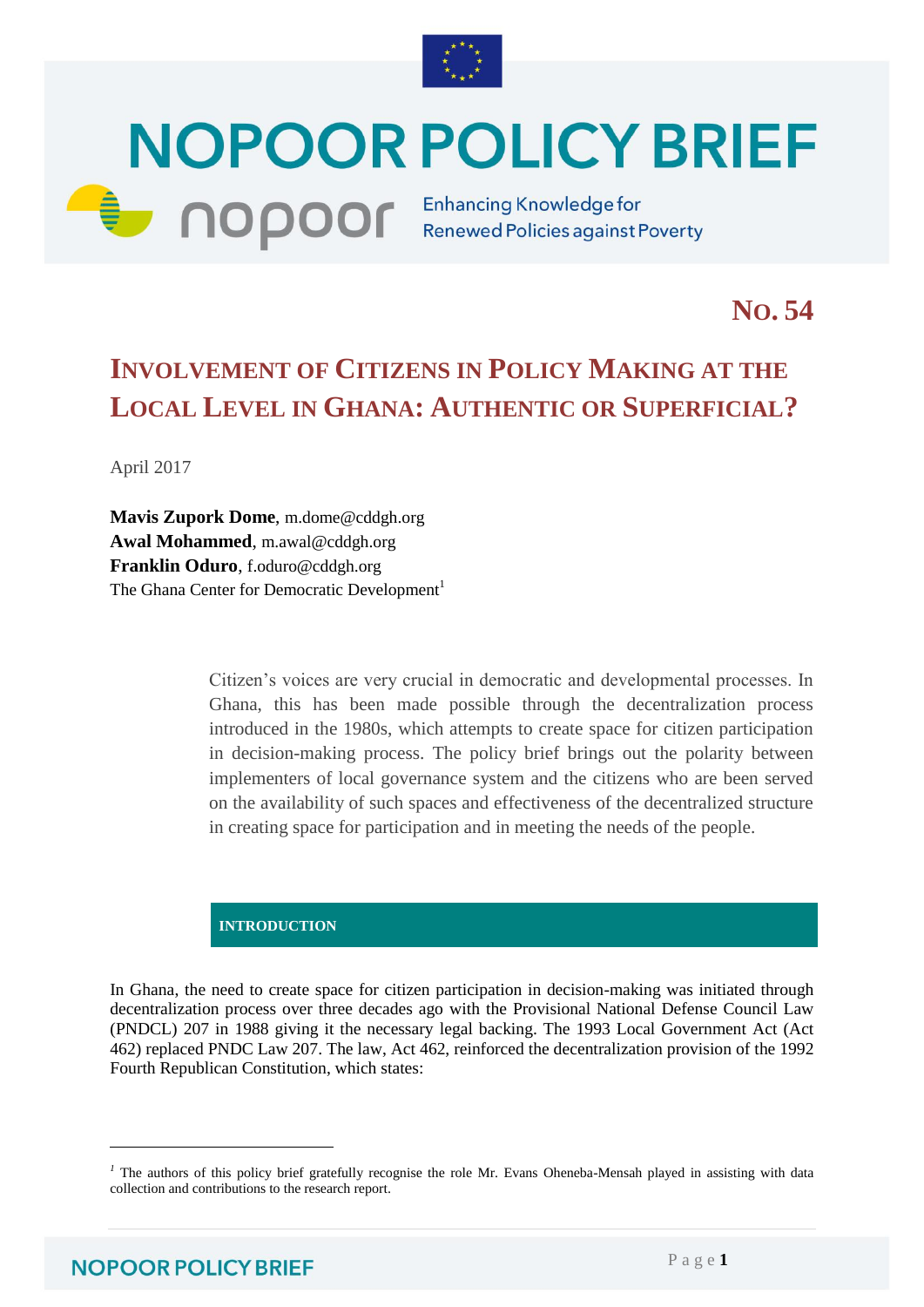*"The state shall take appropriate measures to make democracy a reality by decentralizing the administrative and financial machinery of government to the regions and the districts and by affording all possible opportunities to the people to participate in decision making at every level in national life and in government".* 

The Act 462 also led to the creation of various decentralized structures, such as the Regional Coordinating Council (RCC), Metropolitan or Municipal or District Assemblies (MMDAs) and Unit Committees to aid holistic approach to decentralization. Like the Constitution, some provisions of Act 462 also placed citizens' participation in local governance at the center of local development efforts to ensure that citizen views are incorporated into development agendas, policies and programs and also, the public sector becomes efficient, accountable and responsive to the needs of citizen.

Ghana's decentralization program has been touted as a viable option for ensuring popular participation in local decision-making and opportunity for local folks to apply their knowledge to address local development challenges at local levels. In as much as the legal, policy and institutional frameworks permit citizens' participation in local governance, the extent to which these frameworks have been operationalize at the local level for effective participation in decision-making remain a challenge. Certainly, the degree to which citizens themselves take advantage of these opportunities also remain a challenge.

This policy brief draws from a study to explore how effective the policy space and structures provided by the 1992 Ghana Constitution and Local Government Act (Act 462) have effectively been utilized by local authority decision-makers and citizens at the grassroots. The brief establishes that the political space accorded citizens to participate in local level development decision-making processes have not been effectively operationalized to generate the expected benefits.

#### **EVIDENCE AND ANALYSIS**

### *Elected members, technocrats and citizens' perception of the space for participation in local governance*

Evidence from the focus group discussions  $(FGDs)^2$  point to a divergence in opinions of Assembly representatives and citizens' views regarding the effectiveness of those political spaces. Most of the elected members and technocrats of the Assemblies demonstrated sound knowledge of various regulations on policy space for citizen consultation and the rational for such provisions. They made references to relevant sections of the 1993 Local Government Act, (Act 462), which spells out the duties of an Assembly member, particularly, those that require that they maintain close contact with people in their electoral area; consult with people on issues to be discussed at the Assembly's meetings and collate their views, opinions and proposals before such meetings; and report to electorates the general decisions arrived at meetings of the Assembly and its Executive Committee as well as actions taken with respect to those decisions.

The elected local representatives, together with the technocrats, argued that though challenges exist, the local governance system has been effective in creating space for citizens, particularly the poor and vulnerable in decision-making at the local level citing the processes for the preparation and implementation of the District Medium Term Development Term Plan (DMTDP), which involve the collation of citizens' views and needs through the Assemblies' sub-committees, Assembly members, District radio stations, durbar, and town hall meetings. They further alluded to spaces provided for

l

*<sup>2</sup>* Focus group discussions were held with sections of District Assembly Technocrats, Assembly Members, representatives of CSOs and citizen groups in Jaman North District in the Brong Ahafo Region, Saboba District in the Northern Region and Ahanta West District in the Western Region.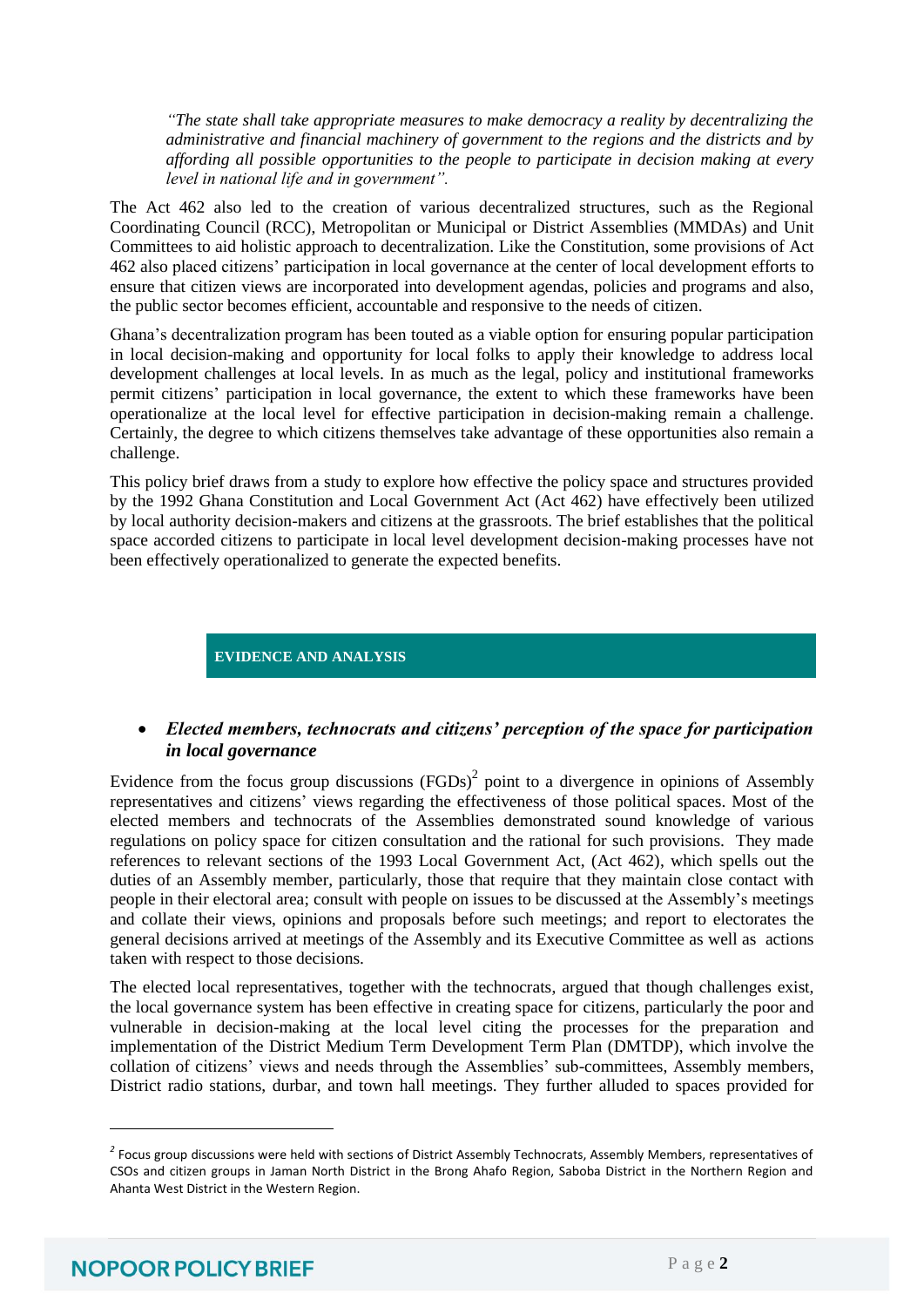citizens to participate at the implementation stage citing Town Hall Meetings where citizens are able to determine/evaluate the status of implementation of a project or policy despite the low participation by citizens at times.

Representatives of citizen groups involved in the FGDs disagreed with the assertion of assembly members and technocrats. They accused local government bodies and officials of not demonstrating enough commitment towards grassroots involvement in local level decision making and having failed to create effective opportunities for real citizen-government engagement as required by the constitution and Act 462.

Generally, citizens think central government, with tacit support of District Officials has a blueprint of what projects or programs it intends implementing across the country, which come in the mould of development plan guidelines. Citizens say they are hardly informed of such plans, never given the opportunity to make input or be part of the implementation processes. More worrying is

*"Our District Assembly assumes that they already know our problems and for that matter they do not see the need to interact with us. They don't meet us. How then can they pick our views on policies and programs and articulate our needs and concerns and report back to us on issues that concern us". A Citizen's view*

citizens position that even their elected representatives are only called upon to endorse the blueprint and its accompanying budget. In fact, citizen groups described efforts to supposedly offer citizens space in local development processes as nothing but camouflage because local community needs are made subservient to national priorities.

The views of representatives of citizen groups corroborated similar findings of a CDD-Ghana survey on citizen participation in local governance in 2012 where at least six in every ten respondents said their elected representatives never (a) gathered their opinion on issues slated for discussions at Assembly meetings(66%); (b) never informed grassroots about efforts being made to address their concerns (66%); (c) never informed citizens about development projects to be undertaken in their communities (65%); and (d) never gathered citizens' views on issues to be discussed by the Assemblies (63%).

Large majorities also reported that the Assemblies do not meet with the grassroots to build consensus on how they intend to allocate internally generated funds (75%), the District Development Facility (75%) and the District Assembly Common Fund (74%) to projects. Similarly, at least seven in ten respondents (74%) said the Assemblies do not consult citizens to build consensus on proposed local rates and taxes; and budgets for development projects (72%). Indeed, trend data from Ghana Afrobarometer surveys show that popular evaluation of elected local leaders (i.e. Assembly representatives) worsened. Respondents who do not approve the way their elected assembly members performed their jobs increased from 26% in 1999 to as much as 58% in 2014.

#### *Ineffectiveness of governance structures in meeting the needs of the 'poor'*

Similar to the observed non-convergence in opinions above, there is some level of dissonance in the views of Assembly members and citizens on the performance of the District Assemblies. Cumulatively, of the 66 participants representing various groups that took part in the FGDs, 50% (including 33% very effective) assessed the current local governance structures as having been effective in meeting the needs of citizens, particularly the poor, while 50% emphatically said they have not been effective. The split in effectiveness rating masks some differences in opinions held by the different categories of participants. For instance, while 61% of District Assemblies and civil society organizations (CSOs) participants said local governance structures have been effective in meeting the needs of citizens, an absolute majority of participants from citizen groups (93%) think otherwise (Figure 1).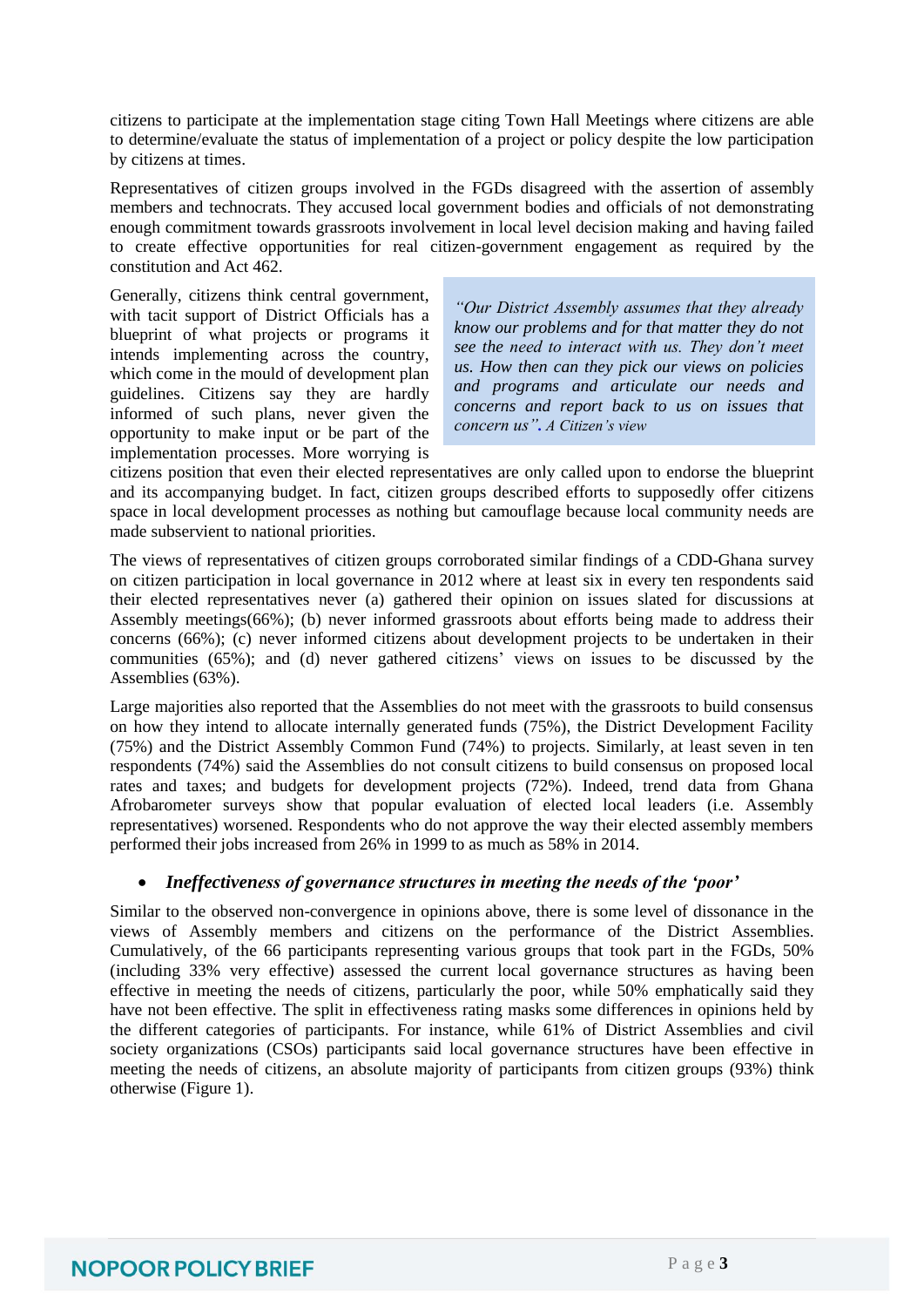

**Figure 1: Effectiveness of local governance structures in meeting the needs of the poor**

*Source: CDD-Ghana focus group discussions with stakeholders in selected districts.*

According to the FGD participants, logistic constraints facing the Assemblies; Assembly members lack of relevant skills to organize interactive sessions with their constituents; the lack of incentives for Assembly and Unit Committees Members to organize meetings with their constituents, and Assembly and Unit Committee members expectation financial remuneration for responsibilities they accepted to discharge on voluntary basis are among the factors responsible for the low utilization of policy spaces available for citizens' participation in local governance. Officials of the Assemblies also made reference to the low community appreciation of the duties of the Assemblies and the apathy on the part of citizens/communities where local governance matters as constraining factors limiting the Assemblies' effectiveness in engaging fully with the people.

### **POLICY IMPLICATIONS AND RECOMMANDATIONS**

Evidence from the analysis shows that the Constitution and the provisions in Act 462 that grant citizens' policy space to participate in local level development decision-making processes have not been effectively operationalized to generate the expected benefits. To address the observed gaps in local participation this paper recommends the following:

- 1. There should be an increase in civic rights and responsibility education across the country to enlighten citizens to understand that a) their active engagement with their local government bodies is the key to the development outcomes they so desire to see in their communities and b), how they can exact transparency and accountability from duty bearers at the local level.
- 2. There is the need to strengthen the District Assembly and its sub structures through the provision of adequate and timely resources and skills needed for the functioning of these structures. There is the need for political commitment to strengthen the Assemblies to be able to monitor and assess the activities of the sub-structures. The strengthening of skills of especially the Assembly Members in engaging citizens for inputs and feedback will enhance their engagement with citizens
- 3. There may be the need to introduce some form of remuneration system for Assembly Members and Members of the Unit Committee. The system of remunerations should be based on the number of engagements Assembly Members have with citizens. The remuneration system will encourage Assembly Members to engage their citizens of their electoral are for their inputs into the decision-making process and give feedback on assembly proceedings.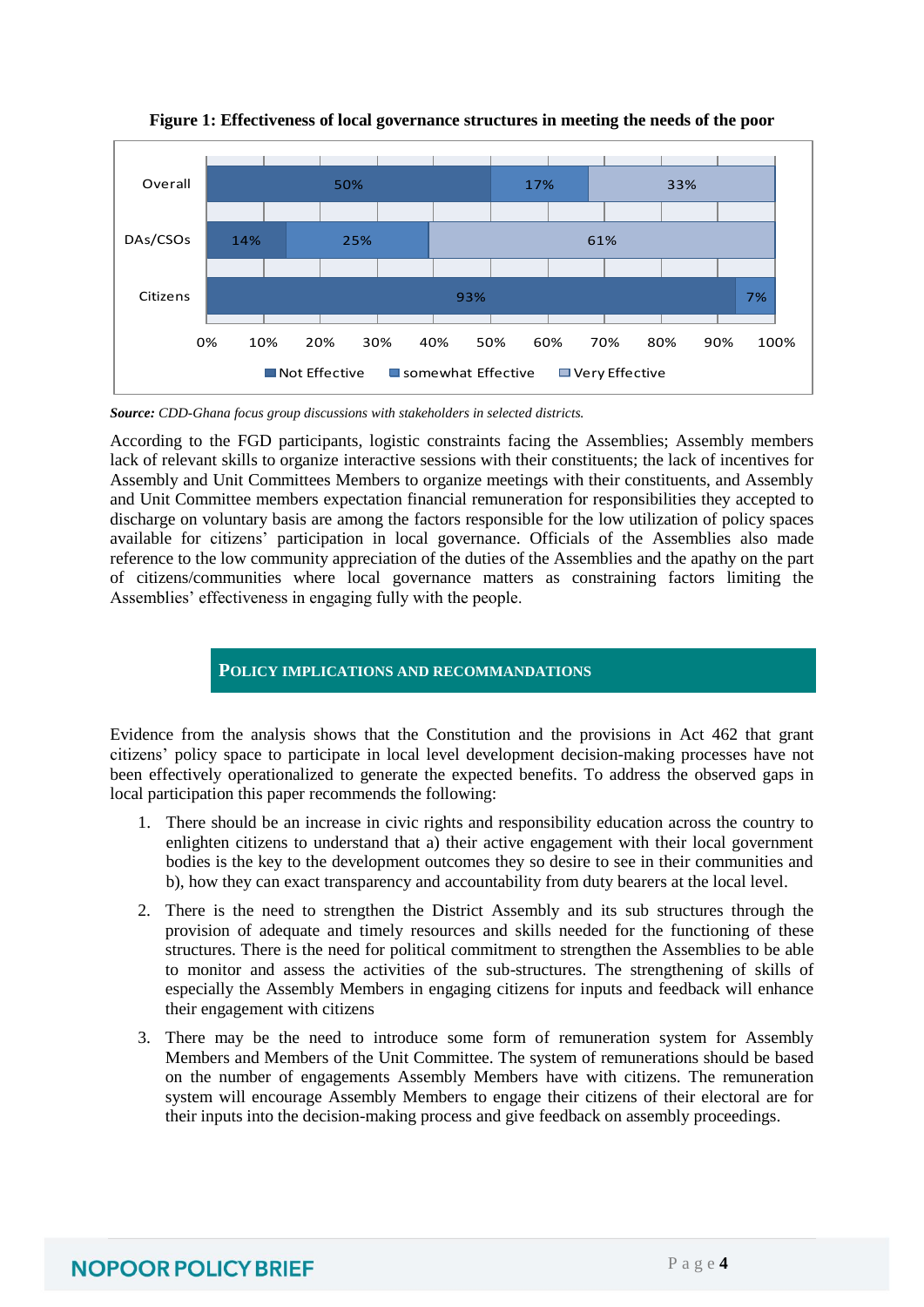#### **RESEARCH PARAMETERS**

Data collected for the study was through Focus Group Discussion (FGDs) with representatives drawn from civil society organizations, citizen groups, technocrats as well as elected and appointed members of District Assemblies in three local government areas (districts) located in three regions in Ghana. In each district, two sessions of FGDs were held. Overall, there were 66 participants who participated in the FGDs. The analysis in this paper also draws on previous studies carried out by the Ghana Center for Democratic Development (CDD-Ghana), notably the survey on citizens participation in local governance in 2012 covering 17 districts in all 10 regions in Ghana which was funded by the European Union Delegation in Ghana; and the Ghana Afrobarometer surveys (1999 to 2014), particularly the findings on popular assessment on the performance of elected local government officials.

**FURTHER READINGS**

- Mavis Zupork Dome, Awal Mohammed, & Franklin Oduro (Forth coming, 2017), Involvement of Citizen in policy making at local level: Authentic or superficial.
- Ayee, J.R.A. (2003), Decentralization and Local Governance: The Ghanaian Experience, in Nicholas Amponsah & Kwame Boafo-Arthur (eds.) *Local Government in Ghana, Grassroots Participation in the 2002 local Government Elections*, Livog Limited, Accra*.*
- Institute of Local Government Service, A Guide to District Assemblies in Ghana.
- The Constitution of the Republic of Ghana 1992, Chapter 6: The directive Principles of the State Policy.